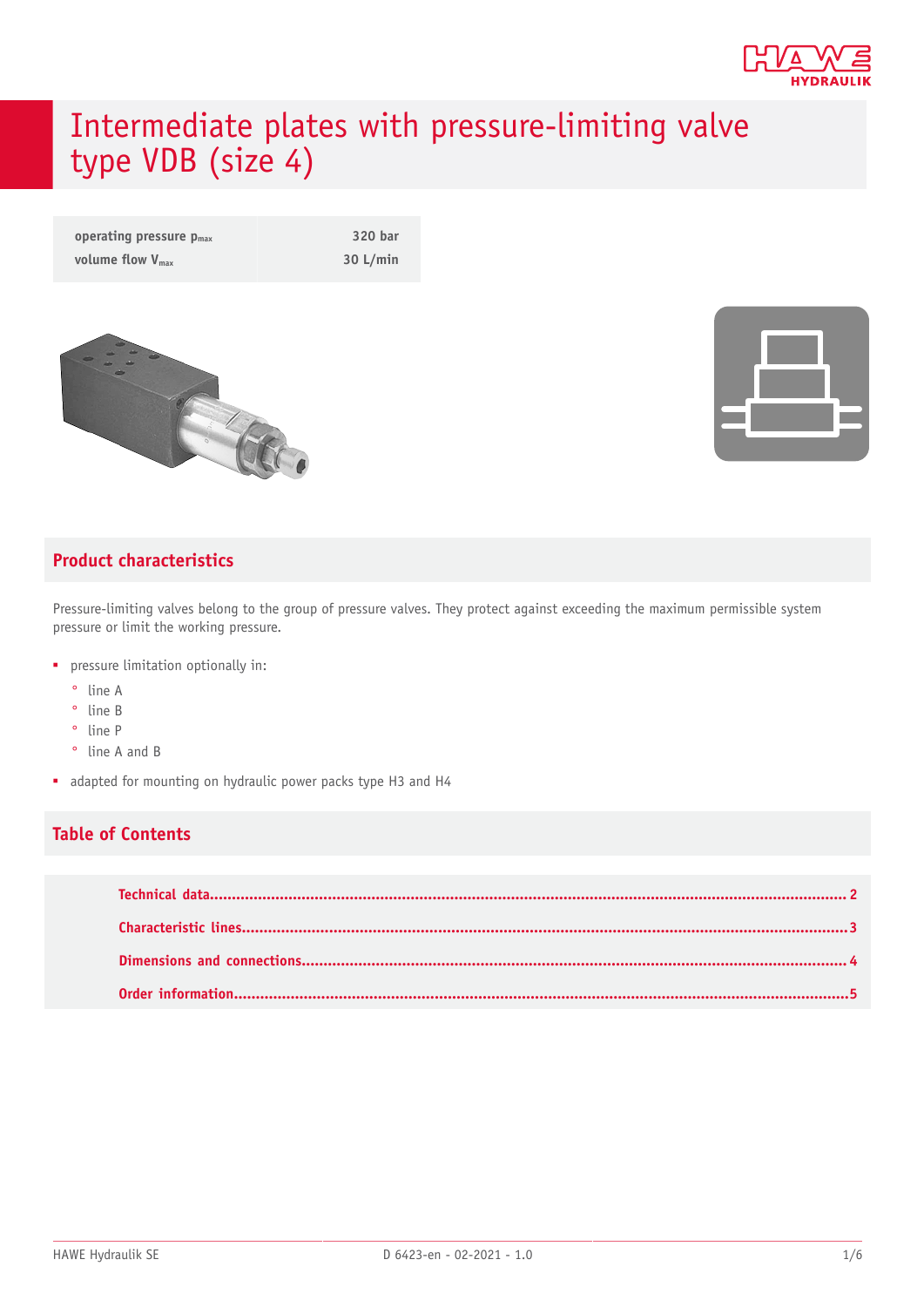

## <span id="page-1-0"></span>**Technical data**

#### **General**

| type                | seated valve, directly controlled        |  |  |  |  |  |
|---------------------|------------------------------------------|--|--|--|--|--|
| design              | intermediate plate valve                 |  |  |  |  |  |
| weight              | VDB1ZP04E: 0.53 kg<br>VDB2ZP04E_: 0.7 kg |  |  |  |  |  |
| ambient temperature | $-30$ to $+50$ °C                        |  |  |  |  |  |
| mounting position   | arbitrary                                |  |  |  |  |  |
| connection size     | IS04401-02-01-0-05 (NG04)                |  |  |  |  |  |

### **Hydraulic parameters**

Hydraulic fluid: mineral oil according to DIN 51524, other media on request

| max. operating pressure         | 320 bar                                 |
|---------------------------------|-----------------------------------------|
| max. volume flow                | 20 L/min                                |
| hydraulic fluid temperature     | $-25$ to $+70$ °C                       |
| viscosity                       | 10-600 mm <sup>2</sup> /s               |
| permissible degree of pollution | max. class 22/19/16 according ISO 4406  |
| filter recommendation           | filter retention rate $\beta_{25} > 75$ |

#### **Actuation**

**actuation type** mechanical with hexagon key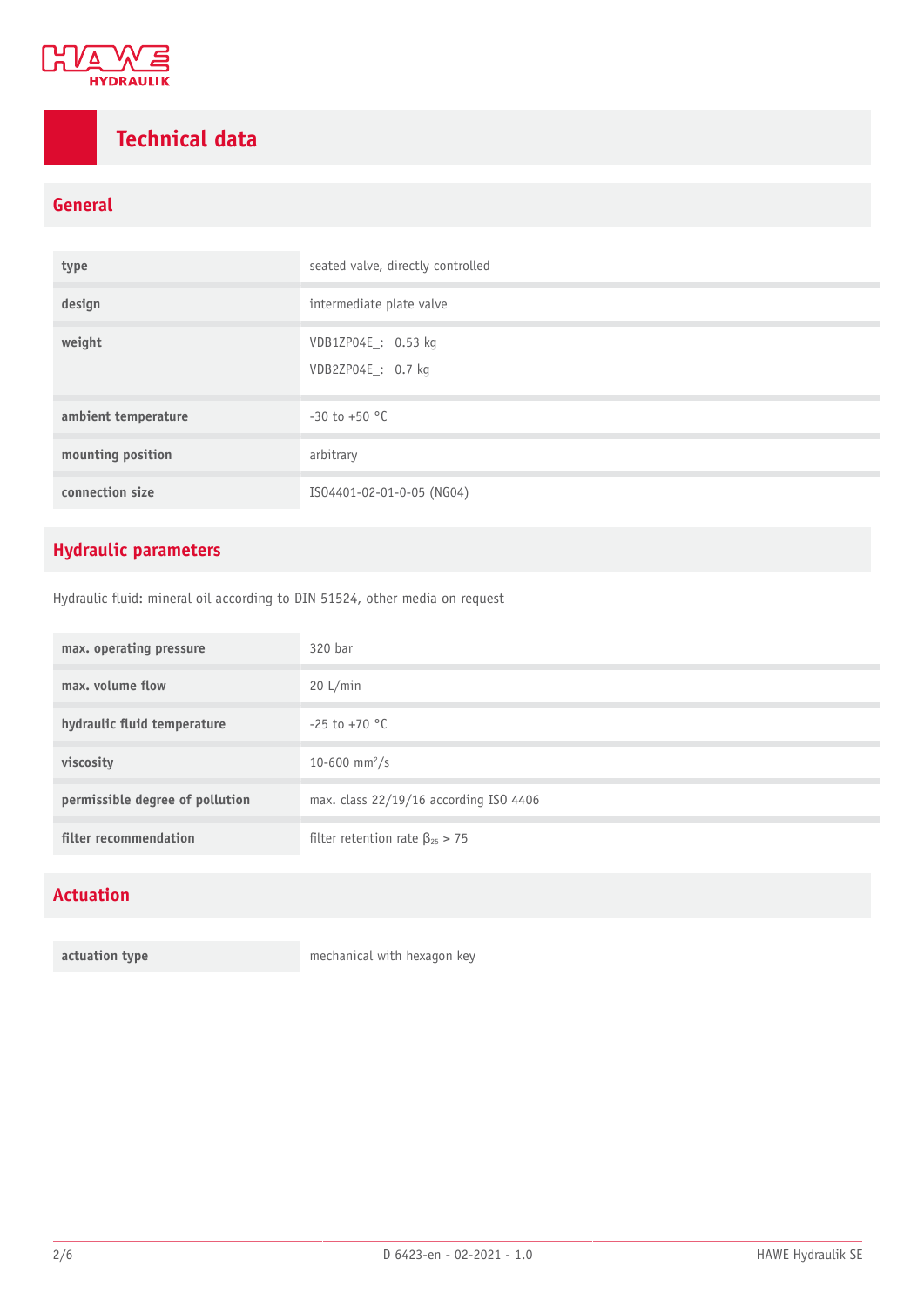

### <span id="page-2-0"></span>**Characteristic lines**



measured at +50 °C temperature of hydraulic fluid, viscosity 35 mm<sup>2</sup>/s, tolerance ±5 %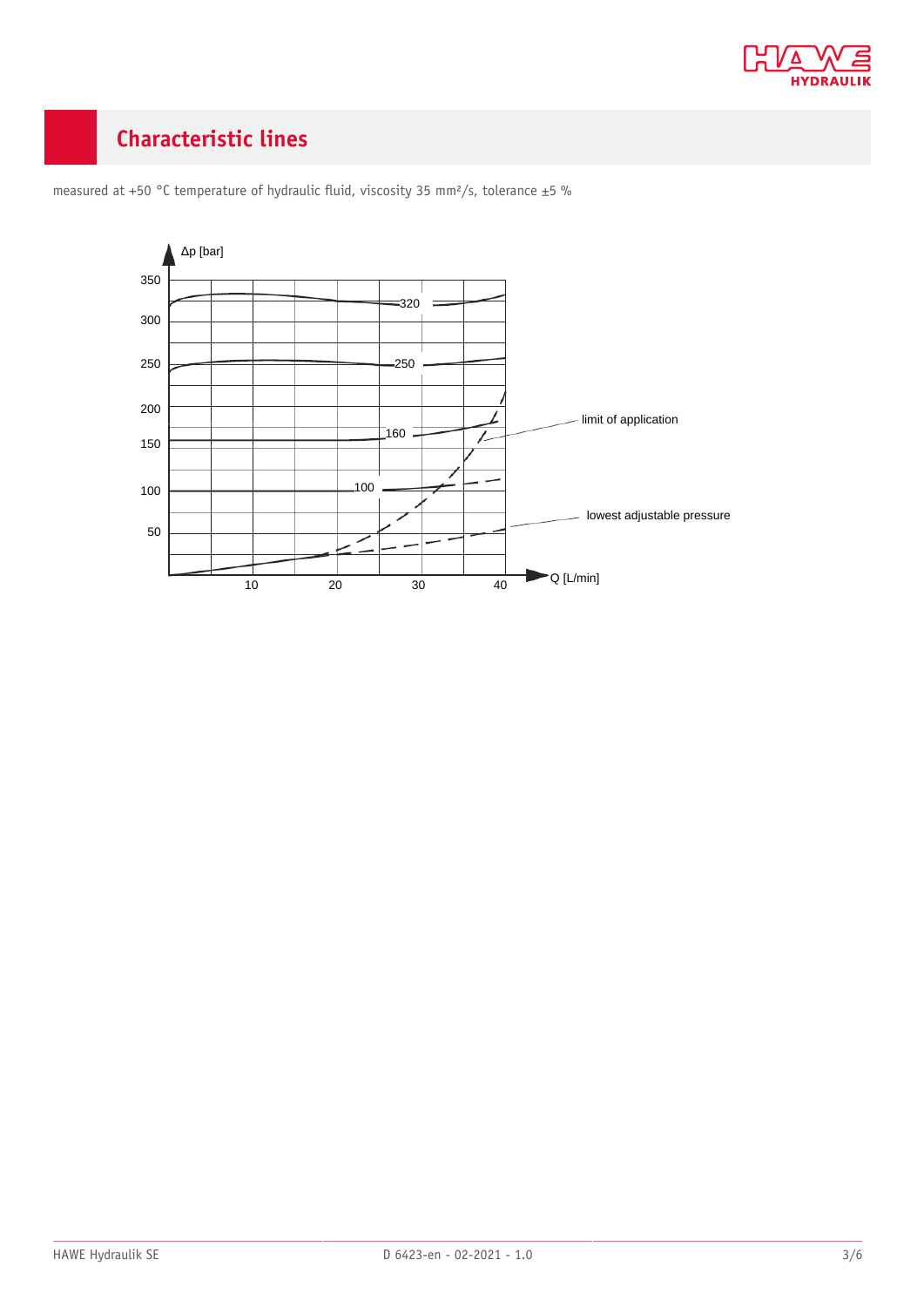

### <span id="page-3-0"></span>**Dimensions and connections**

Dimensions are given in mm.

#### **VDB1ZP04E\_**



#### **VDB2ZP04E\_**

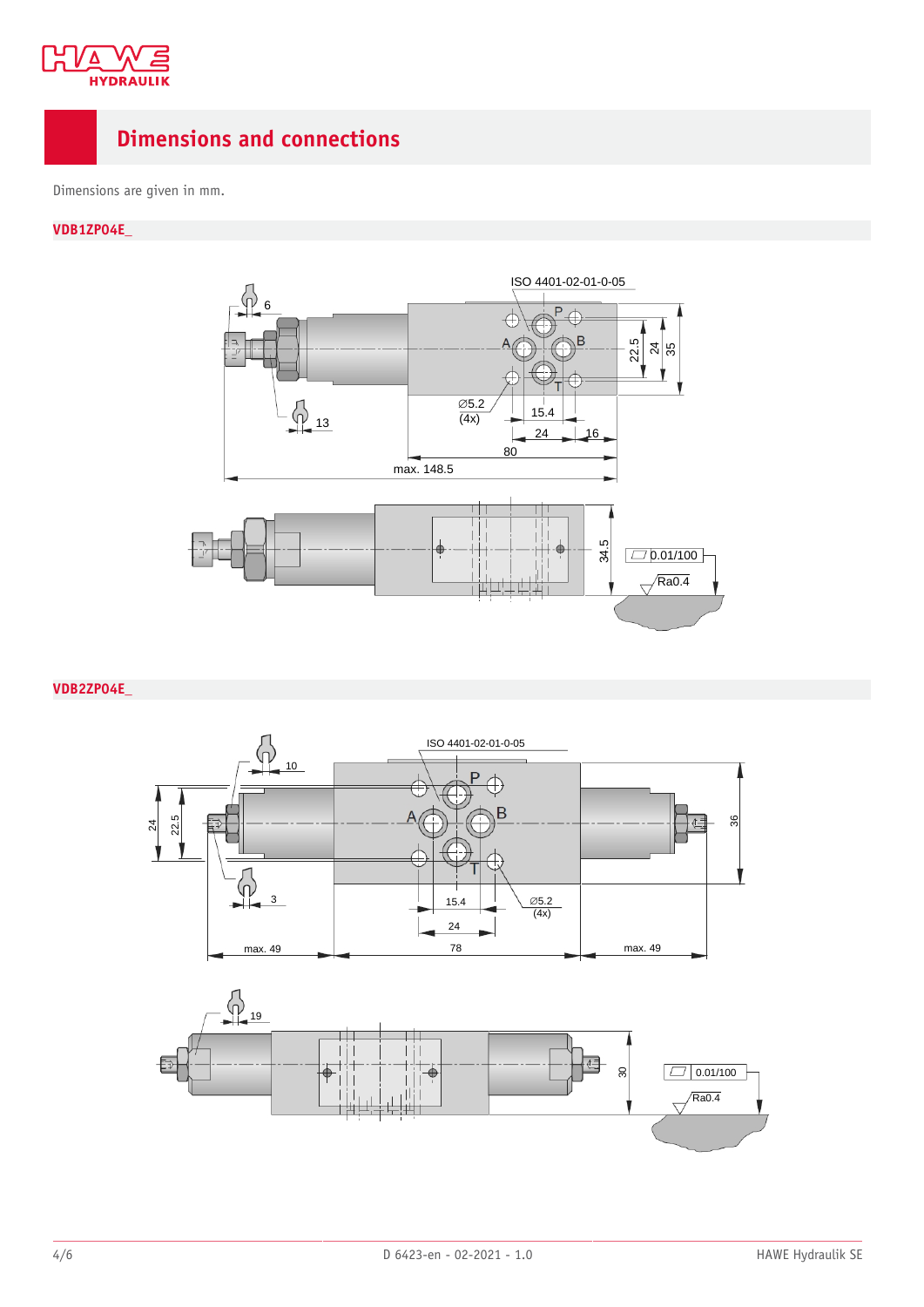

## <span id="page-4-0"></span>**Order information**

### **Type code**

| <b>VDB</b> | $\mathbf{1}$ | ZPO4                                           | Е    | 250             | B |                     |              |                           |                                                         |
|------------|--------------|------------------------------------------------|------|-----------------|---|---------------------|--------------|---------------------------|---------------------------------------------------------|
|            |              |                                                |      |                 |   | pressure control in | A            | $A \rightarrow T$         | T 'B<br>'A 'P                                           |
|            |              |                                                |      |                 |   |                     | B            |                           | $B \rightarrow T$<br>B<br>'A 'P                         |
|            |              |                                                |      |                 |   |                     | $\mathsf P$  | $\mathsf{P}\to\mathsf{T}$ | B<br>A                                                  |
|            |              |                                                |      |                 |   |                     | AB           |                           | $A \rightarrow B$ ; $B \rightarrow A$<br>B<br>Α         |
|            |              |                                                |      | pressure ranges |   | 100                 | max. 100 bar |                           |                                                         |
|            |              |                                                |      |                 |   | 160                 | max. 160 bar |                           |                                                         |
|            |              |                                                |      |                 |   | 250                 | max. 250 bar |                           |                                                         |
|            |              |                                                |      |                 |   | 320                 | max. 320 bar |                           |                                                         |
|            |              |                                                |      | setting type E  |   | with hexagonal key  |              |                           |                                                         |
|            |              | size                                           | ZP04 |                 |   |                     |              |                           | hole pattern according ISO4401-02-01-0-05 (NG04)        |
|            |              | number of pressure limiting valves in housing  |      |                 |   |                     |              | VDB1                      | pressure-limiting valve in line A,<br>line B, or line P |
|            |              |                                                |      |                 |   |                     |              | VDB2                      | pressure-limiting valve in line A and<br>line B         |
| type       |              | intermediate plate for pressure-limiting valve |      |                 |   |                     |              |                           |                                                         |